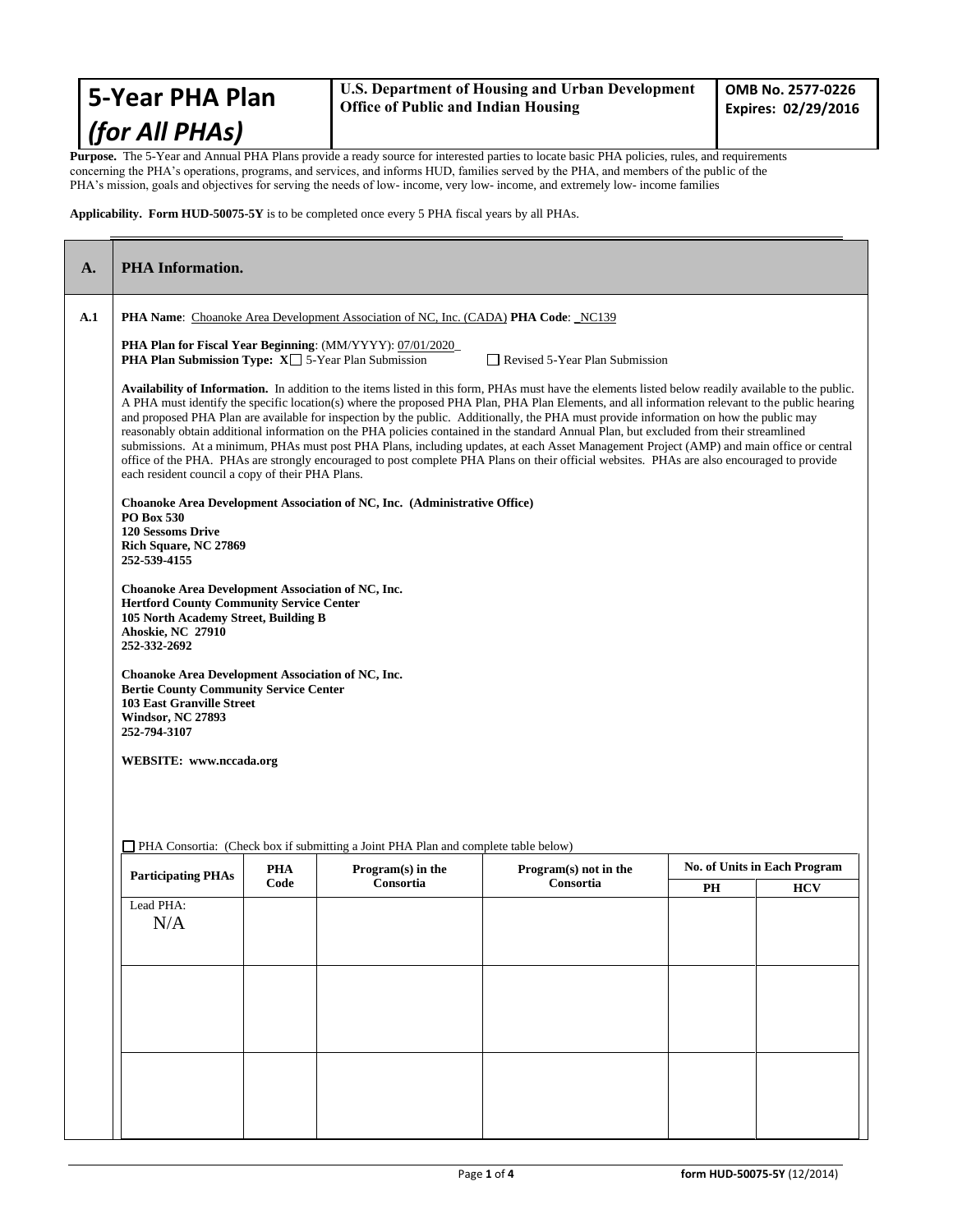| <b>B.</b> | 5-Year Plan. Required for all PHAs completing this form.                                                                                                                                                                                                                                                                                                                                                                                                                                                                                                                                                                                                                                                                                                                                                                                                                                                                                                                                                                                                                                                                                                                                                                                                                                                                                                                                                                                                                                                                                                                                                                                                                                                                                                    |  |  |  |  |  |
|-----------|-------------------------------------------------------------------------------------------------------------------------------------------------------------------------------------------------------------------------------------------------------------------------------------------------------------------------------------------------------------------------------------------------------------------------------------------------------------------------------------------------------------------------------------------------------------------------------------------------------------------------------------------------------------------------------------------------------------------------------------------------------------------------------------------------------------------------------------------------------------------------------------------------------------------------------------------------------------------------------------------------------------------------------------------------------------------------------------------------------------------------------------------------------------------------------------------------------------------------------------------------------------------------------------------------------------------------------------------------------------------------------------------------------------------------------------------------------------------------------------------------------------------------------------------------------------------------------------------------------------------------------------------------------------------------------------------------------------------------------------------------------------|--|--|--|--|--|
| B.1       | Mission. State the PHA's mission for serving the needs of low-income, very low-income, and extremely low-income families in the PHA's<br>jurisdiction for the next five years.                                                                                                                                                                                                                                                                                                                                                                                                                                                                                                                                                                                                                                                                                                                                                                                                                                                                                                                                                                                                                                                                                                                                                                                                                                                                                                                                                                                                                                                                                                                                                                              |  |  |  |  |  |
|           | CADA's Mission as presented in the agency's Strategic Plan is: CADA, with its many partners, assists disadvantaged citizens to achieve a better<br>quality of life through education, training, and economic development. Within the Strategic Plan are specific goals directly related to the Housing<br>Choice Voucher Program;<br>Choanoke Area Development Association will identify and support families to increase the number and rate of families to achieve<br>1.<br>affordable, safe and decent housing in its service area.                                                                                                                                                                                                                                                                                                                                                                                                                                                                                                                                                                                                                                                                                                                                                                                                                                                                                                                                                                                                                                                                                                                                                                                                                      |  |  |  |  |  |
|           | Choanoke Area Development Association will identify and streamline relationships with community partners to create more<br>2.<br>affordable, safe and decent housing units in its service area for people with low incomes.<br>CADA strives to achieve its vision and mission by assisting low income citizens achieve self-sufficiency and a better quality of life. The Housing<br>Choice Voucher Program (HCVP) is vital in the mission statement by providing families with decent, safe and affordable housing. In conjunction<br>with the HCVP families have an opportunity to utilize the Homeownership component of the HCVP. Families have a great chance to eradicate<br>barriers that would otherwise prohibit one from achieving self-sufficiency through varies programs internally at CADA or by CADA partners. The<br>program are Homebuyer Education, Financial Literacy Education, Credit Counseling and Community Service Block Grant for Self-Sufficiency                                                                                                                                                                                                                                                                                                                                                                                                                                                                                                                                                                                                                                                                                                                                                                                |  |  |  |  |  |
| B.2       | Program to name a few.<br>Goals and Objectives. Identify the PHA's quantifiable goals and objectives that will enable the PHA to serve the needs of low-income, very low-<br>income, and extremely low- income families for the next five years.<br>Goals 1 and 2 stated above directly relate to this question. CADA has established outputs/outcomes across the spectrum of housing programs the<br>agency implements from housing repairs, to rental assistance, to homeownership, to foreclosure prevention/modifications, to emergency rental and<br>mortgage assistance. The Strategic Plan speaks to the agency-wide quantifiable goal that covers all CADA housing activities: Performance<br>Outcome Indicator #4 based on need identified is:<br>200 of 500 or 40% of individuals will obtain safe and affordable housing.<br>Goals/objectives specific to HCVP for 2020-2025 are:<br>Increase the number of landlords participating in the program by adding 10 new landlords;<br>1.<br>Provide 2 Fair Housing workshops each year;<br>2.<br>Promote Equal Housing Opportunities through workshops for landlords each year;<br>3.<br><b>Assist 5 families to become Homeowners;</b><br>4.<br>5.<br>Continue to develop virtual/electronic tools/platforms for providing services;<br>Increase lease-up without triggering a shortfall status; an<br>6.<br>7.<br>Continue to work with the identified preference categories to obtain safe/affordable/secure housing option;<br><b>Domestic Violence</b><br>$\bullet$<br><b>Involuntarily Displaced including disaster victims:</b><br>٠<br>Homelessness:<br>Displacement of unit/inaccessibility:<br><b>Economic Hardships:</b><br>All preferences must be verified by third-party documentation |  |  |  |  |  |
|           |                                                                                                                                                                                                                                                                                                                                                                                                                                                                                                                                                                                                                                                                                                                                                                                                                                                                                                                                                                                                                                                                                                                                                                                                                                                                                                                                                                                                                                                                                                                                                                                                                                                                                                                                                             |  |  |  |  |  |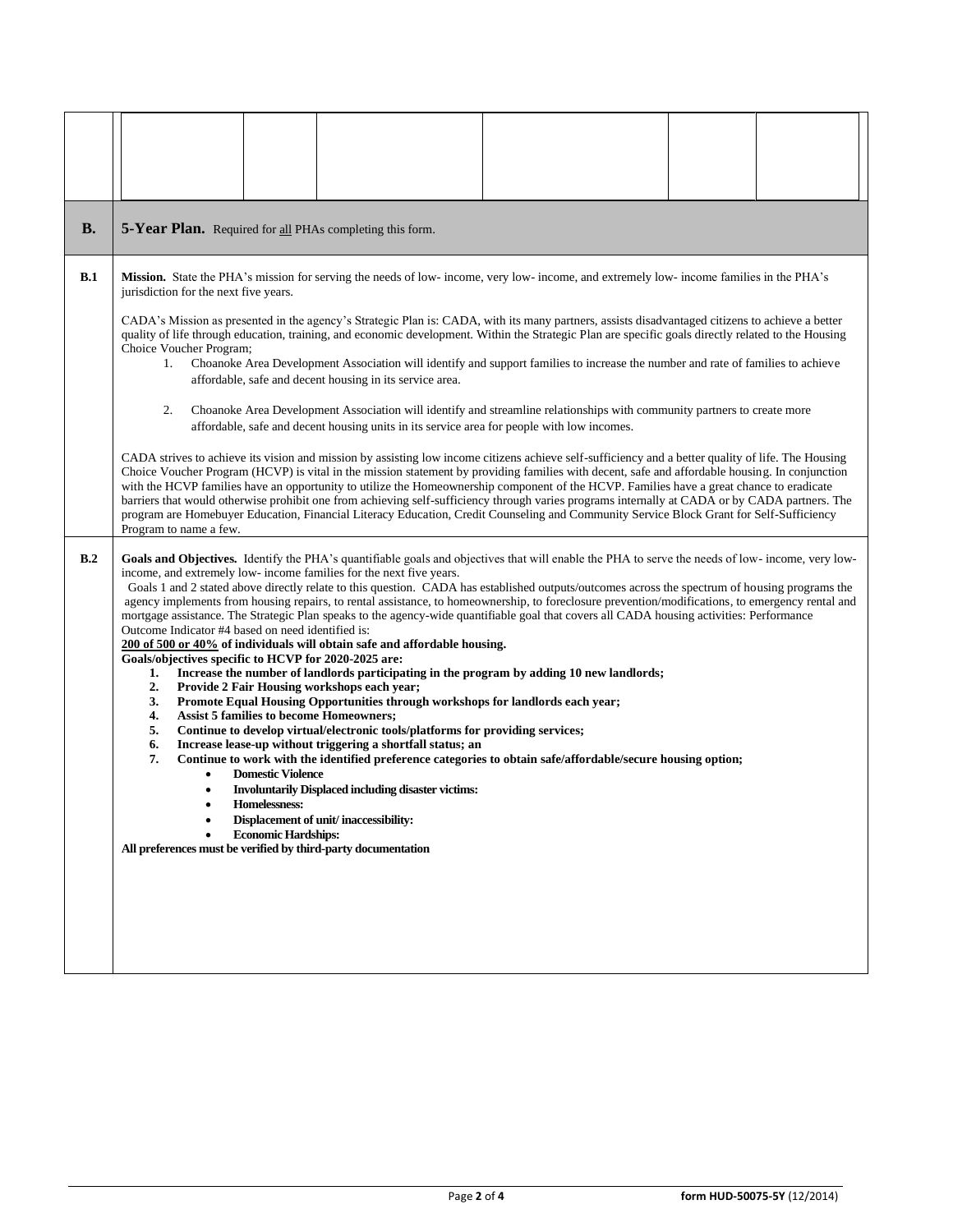| B.3        | <b>Progress Report.</b> Include a report on the progress the PHA has made in meeting the goals and objectives described in the previous 5-Year Plan.<br>In the past 5 years CADA has:<br>Partnered with other VAWA service providers for fund raisers and to increase collaboration to support this preference category;<br>1.<br>2.<br>Partnered with Disaster Recovery Coalitions to provide housing for eligible disaster applicants;<br>3.<br>Partnered with County established Board evaluating poverty's impact on housing needs and resources;<br>Implemented an internet-based application process that allows applicants to self-check where they are on the waiting list;<br>4.<br>5.<br>Experienced a Shortfall which has been corrected but which created additional lease-up issues that we are gradually resolving. During<br>the shortfall we lost many traditional landlords because we were not providing new vouchers. We have increased marketing to<br>landlords and have had a net of 11 new leases from February-August; this shortfall and the following lease-up issues create a loss in<br>administrative fees that we covered with local, unrestricted funds.<br>Collaborated with other CADA Programs to reach agency's strategic goal to increase the number of families securing standard housing<br>6.<br>options;<br>7.<br>Marketed the HCV Homeownership option.<br>8.<br>Encouraged and supported the development of new affordable multi-family housing units in the Town of Ahoskie<br>9.<br>Developed and implemented a system to continue safely operating the program and completing re-certs and HQS inspections that<br>protected applicants and staff during COVID emergency.                                                                                                                                                                                                                                                                                                                                                                                                                                                                                                                                                                                                                                                                                                                                                                                                                                                                                                                                                                                                                           |
|------------|--------------------------------------------------------------------------------------------------------------------------------------------------------------------------------------------------------------------------------------------------------------------------------------------------------------------------------------------------------------------------------------------------------------------------------------------------------------------------------------------------------------------------------------------------------------------------------------------------------------------------------------------------------------------------------------------------------------------------------------------------------------------------------------------------------------------------------------------------------------------------------------------------------------------------------------------------------------------------------------------------------------------------------------------------------------------------------------------------------------------------------------------------------------------------------------------------------------------------------------------------------------------------------------------------------------------------------------------------------------------------------------------------------------------------------------------------------------------------------------------------------------------------------------------------------------------------------------------------------------------------------------------------------------------------------------------------------------------------------------------------------------------------------------------------------------------------------------------------------------------------------------------------------------------------------------------------------------------------------------------------------------------------------------------------------------------------------------------------------------------------------------------------------------------------------------------------------------------------------------------------------------------------------------------------------------------------------------------------------------------------------------------------------------------------------------------------------------------------------------------------------------------------------------------------------------------------------------------------------------------------------------------------------------------------------------------------------------------------------------------------|
| B.4        | Violence Against Women Act (VAWA) Goals. Provide a statement of the PHA's goals, activities objectives, policies, or programs that will<br>enable the PHA to serve the needs of child and adult victims of domestic violence, dating violence, sexual assault, or stalking.<br>CADA's goal is to provide housing and services to assist child and adult victims of abuse/violence to have safe/secure housing. This is a goal of<br>both the HCVP, Head Start/Early Head Start Program, Youth Programs and JCPC.<br>CADA as a PHA and as an agency is committed to meeting the needs of this population preference. The Housing Choice Vouched Program<br>Director serves on a coalition that works to provide supports and raise awareness of the problem. CADA is affiliated with the Services for Abused<br>Families with Emergency (SAFE) which is a non-profit organization serving those abused in our jurisdiction. CADA receives referral from SAFE<br>and immediately those families are given preferences. Documentation including copies of a police report or verification by an organization that<br>provides services to those abused is required. The need for documentation of need is facilitate by the partnership developed with local law<br>enforcement agencies, DSS's, and organizations such as SAFE. These partnerships expatiate referrals and documentation of need and therefore,<br>services/solutions. Referrals are made to in-house programs such as Head Start/Early Head Start and self-sufficiency programs.                                                                                                                                                                                                                                                                                                                                                                                                                                                                                                                                                                                                                                                                                                                                                                                                                                                                                                                                                                                                                                                                                                                                                                                                  |
| B.5        | Significant Amendment or Modification. Provide a statement on the criteria used for determining a significant amendment or modification to the<br>5-Year Plan.<br>There were not any Amendments or Modifications since there were not any changes that would affect CADA's mission, vision, goals and<br>objectives and specific policies as presented in the Plan. Each year, CADA reviews/evaluates the agency's Strategic Plan to determine in<br>modifications or amendments are needed. As explained in an earlier section, there are housing goals within the Strategic Plan that directly relate to<br>the HCVP and other housing programs implemented by CADA. The data for each of the housing programs is reviewed independently of other<br>programs and then aggregated.<br>For HCVP, CADA reviewed the data collected each year and determined based on the data collected and a review of the preference categories in<br>relation to the community needs and resources available to impact those needs, that no significant amendment or modification was needed. The<br>agency conducts a community needs assessment each year that provides data for planning. We also ask clients to complete a customer service<br>survey that ask what are the needs in your community and what are your needs to also provide insight for planning. Specifically, because of the<br>number of natural disasters impacting the service area, CADA reviewed the Plan to ensure that we had included in the Plan language that would<br>allow a response to victims of natural disasters. We, also reviewed the preference category VAWA and our process and goals for serving that<br>population, and determined that there was not a need for amendments of modifications for preference categories.<br>While, we have made changes in the way we conduct recertification's and initial inspections due to COVID, we did not classify those as<br>amendments or modifications to the Plan since these new ways to work did not change the mission, goals, objectives of the HCV program. As<br>mentioned in another section, we have increased our use of electronic/virtual communications, and changed our intake system to be customer-<br>driven where the applicants can check the status of their applications. These changes we did not consider Amendments or Modifications because<br>they did not change the mission. goals, and objectives of the program, but were implemented as tools to better serve the residents and to work<br>towards successful implementation of the HCVP.<br>CADA has and is providing PBA to in encourage the development of safe and affordable rental housing. There is no change to this strategy. |
| <b>B.6</b> | <b>Resident Advisory Board (RAB) Comments.</b>                                                                                                                                                                                                                                                                                                                                                                                                                                                                                                                                                                                                                                                                                                                                                                                                                                                                                                                                                                                                                                                                                                                                                                                                                                                                                                                                                                                                                                                                                                                                                                                                                                                                                                                                                                                                                                                                                                                                                                                                                                                                                                                                                                                                                                                                                                                                                                                                                                                                                                                                                                                                                                                                                                   |
|            | Did the RAB(s) provide comments to the 5-Year PHA Plan?<br>(a)<br>Opportunity was offered for comments but none were made.<br>Y<br>N<br>$\Box$ x $\Box$<br>(b) If yes, comments must be submitted by the PHA as an attachment to the 5-Year PHA Plan. PHAs must also include a narrative describing their<br>analysis of the RAB recommendations and the decisions made on these recommendations.<br>N/A                                                                                                                                                                                                                                                                                                                                                                                                                                                                                                                                                                                                                                                                                                                                                                                                                                                                                                                                                                                                                                                                                                                                                                                                                                                                                                                                                                                                                                                                                                                                                                                                                                                                                                                                                                                                                                                                                                                                                                                                                                                                                                                                                                                                                                                                                                                                         |